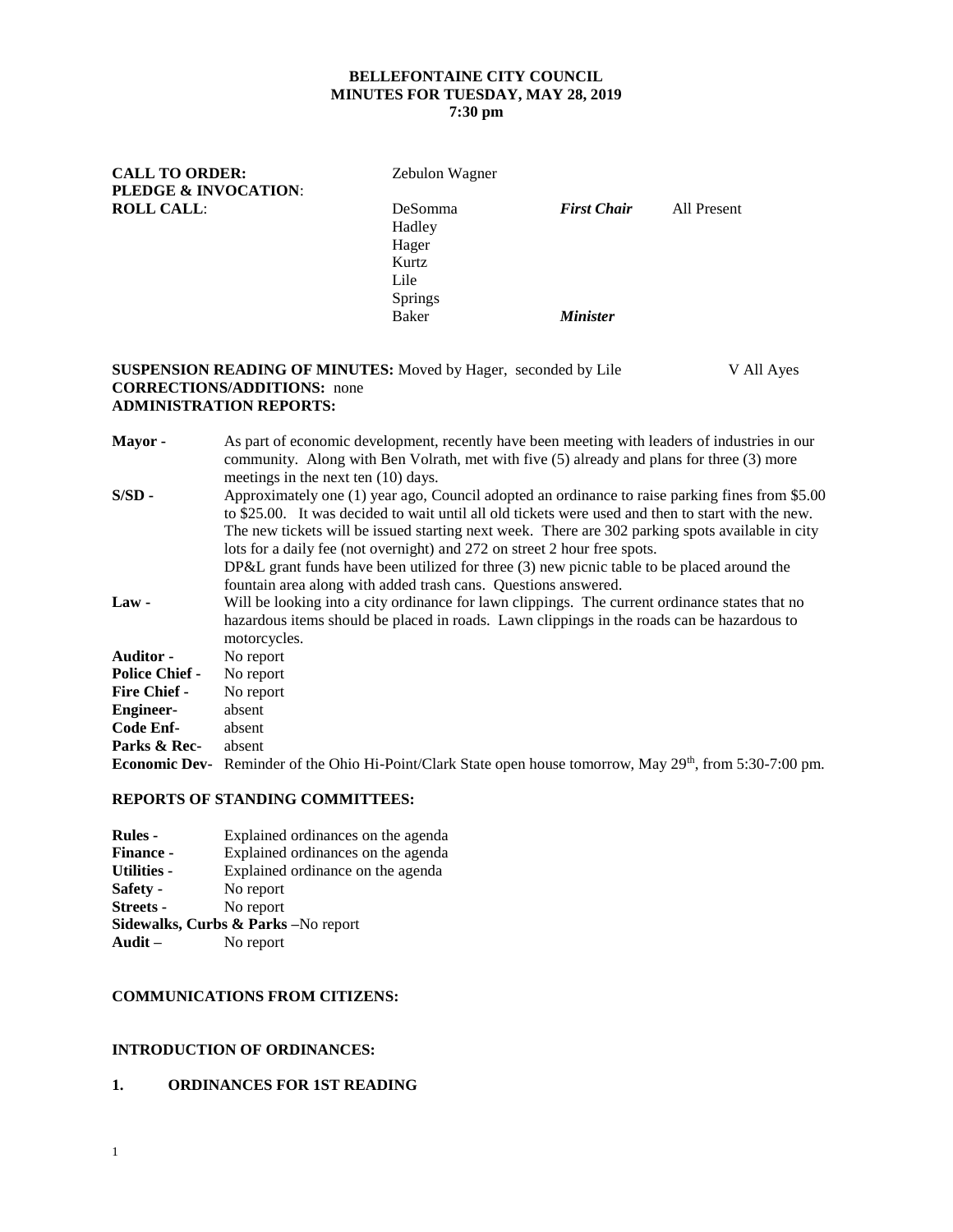19-38 A. AN ORDINANCE AUTHORIZING THE EXTENSION OF SANITARY SEWER UTILITY SERVICE OUTSIDE THE CORPORATION LINE OF THE CITY OF BELLEFONTAINETO THE HI POINT FREE WILL BAPTIST CHURCH PROPERTY LOCATED AT 311 COUNTY ROAD 11, LAKE TOWNSHIP, LOGAN COUNTY, OHIO AND DECLARING AN EMERGENCY IN THE CITY OF BELLEFONTAINE, OHIO. **UTILITIES**

| $3RR-$    | Moved by Springs, seconded by Lile | V All Ayes |
|-----------|------------------------------------|------------|
| Passage-  |                                    |            |
| Adoption- |                                    |            |

19-39 B. AN ORDINANCE AUTHORIZING THE SERVICE-SAFETY DIRECTOR TO EXECUTE NECESSARY PAPERWORK AND TO PAY CERTAIN DUES TO HAVE THE CITY OF BELLEFONTAINE, OHIO JOIN THE MID-OHIO REGIONAL PLANNING COMMISSION. **FINANCE**

| $3RR-$    | Moved by Baker, seconded by Kurtz | V All Ayes |
|-----------|-----------------------------------|------------|
| Passage-  |                                   |            |
| Adoption- |                                   |            |

### **2. ORDINANCES FOR 2ND READING**

19-33 A. AN ORDINANCE AMENDING THE BELLEFONTAINE CITY COUNCIL RULES REGARDING ABSENCE FROM MEETINGS, PRESIDING OFFICER, SCHEDULE OF BUSINESS AND COUNCIL MEETINGS AND DECLARING AN EMERGENCY IN THE CITY OF BELLEFONTAINE, OHIO. **RULES**

| 3RR       | Moved by Hager, seconded by Hadley | V All Ayes |
|-----------|------------------------------------|------------|
| Passage-  |                                    |            |
| Adoption- |                                    |            |

19-34 B. AN ORDINANCE AMENDING CHAPTER 741 OF THE CODIFIED ORDINANCES OF THE CITY OF BELLEFONTAINE, OHIO REGARDING PEDDLERS AND SOLICITORS AND DECLARING AN EMERGENCY IN THE CITY OF BELLEFONTAINE, OHIO. **RULES**

| 3RR-      | Moved by Hager, seconded by Hadley | V All Ayes |
|-----------|------------------------------------|------------|
| Passage-  |                                    |            |
| Adoption- |                                    |            |

19-35 C. AN ORDINANCE AUTHORIZING THE SERVICE-SAFETY DIRECTOR TO ENTER INTO CONTRACT FOR CONSTRUCTION OF THE CITY OF BELLEFONTAINE N. TROY ROAD SANITARY SEWER PROJECT (2019-02) AND DECLARING AN EMERGENCY IN THE CITY OF BELLEFONTAINE, OHIO. **FINANCE**

3RR- Moved by Baker, seconded by Kurtz V All Ayes Passage-Adoption-

19-37 D. AN ORDINANCE AMENDING THE PERMANENT APPROPRIATIONS ORDINANCE FOR PURPOSES OF POLICE, RECONSTRUCTION IMPROVEMENT, WATER CONSTRUCTION AND SANITARY SEWER CONSTRUCTION AND DECLARING AN EMERGENCY IN THE CITY OF BELLEFONTAINE, OHIO. **FINANCE**

| 3RR-      | Moved by Baker, seconded by Springs | V All Aves |
|-----------|-------------------------------------|------------|
| Passage-  |                                     |            |
| Adoption- |                                     |            |